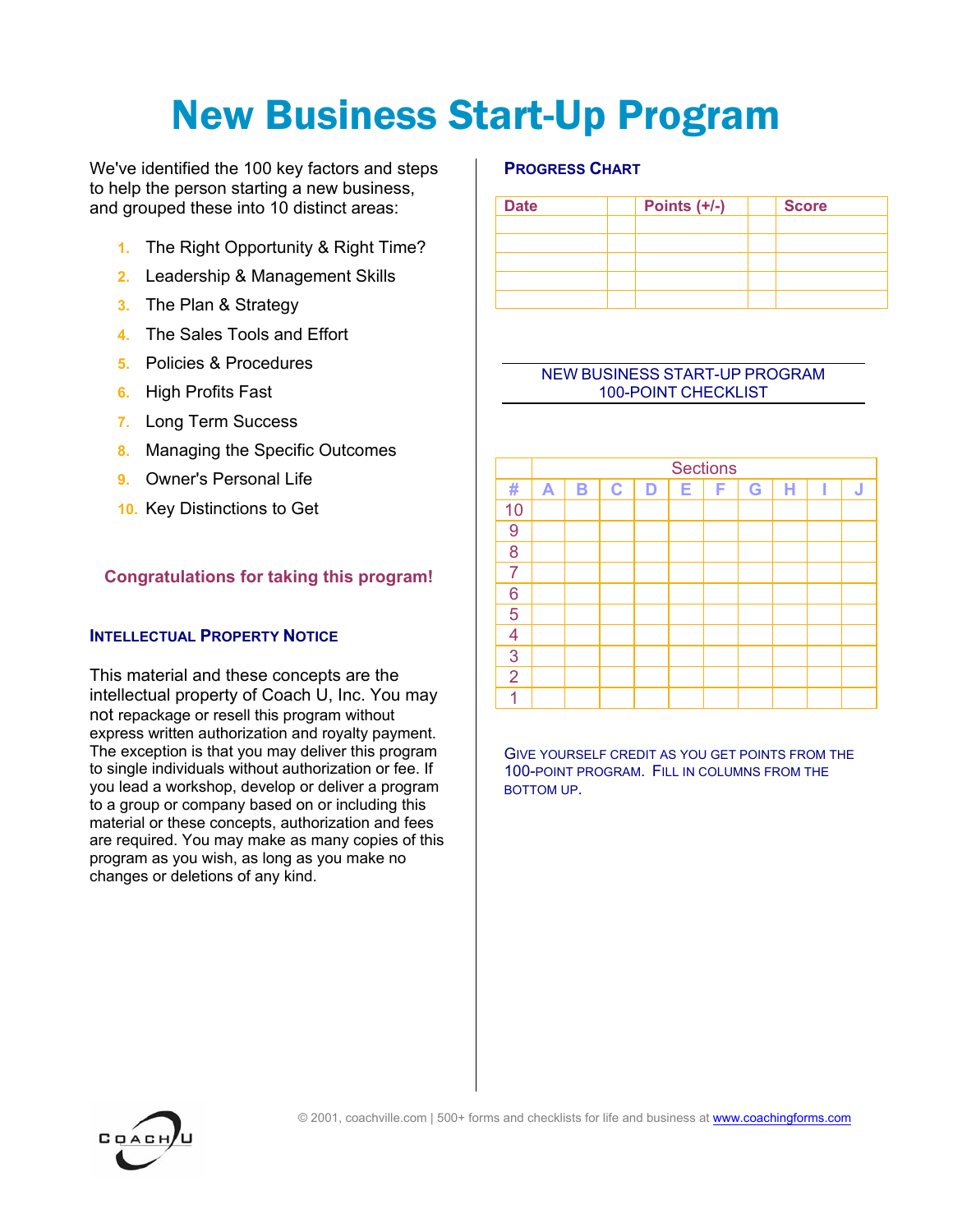# **A. RIGHT OPPORTUNITY?**

- $\Box$  Even if this one fails, it will train me well and put me in touch with more opportunities.
- $\Box$  I don't NEED this new business, either personally or financially. Instead, I WANT it very much.
- $\Box$  I have at least 1 year of strong and successful experience in this field or industry.
- $\Box$  This opportunity has very low overhead so I'll have flexibility and be able to afford the learning curve.
- $\Box$  My family, banker, attorney, CPA and coach are supportive of this venture.
- $\Box$  I have at least 6-12 months of expenses (both personal and business) in the bank before starting.
- $\Box$  I have experimented FIRST for at least 90-180 days with the field or business so I have evidence that it works, not just a plan or gut sense.
- $\Box$  People know what it is that I am selling; it is familiar. I don't need to spend HOURS educating them.
- $\Box$  People WANT this product or service; they MAY also NEED it. (Don't sell Castor Oil.)
- $\Box$  I have used this product or service, know its value first-hand and totally believe in it.

**\_\_\_ Number of boxes checked (10 max)** 

## **B. BUSINESS SKILLS**

- $\Box$  Leadership: I direct people and efforts easily and well.
- $\Box$  Influence: I am not afraid of people (staff, prospects and customers); I have no problem telling them what they should do.
- $\Box$  Consistency: I have enough personal discipline to stick to this and carry it out. I self-manage and initiate. I don't need lots of support.
- $\Box$  Eagerness to risk: I am willing to constantly try new things, innovate, make it easier and better, go for it and risk a portion of money I have.
- $\Box$  Respect: I honor people; their unique contribution and I include them in decisions. My staff are my customers.
- $\Box$  Emotionally healthy adult: I don't get my needs met by staff/customers, I don't get angry or react, and I don't take things personally. This business is a game.
- $\Box$  Adequate Reserve: I always have more than I need: Time, Cash, Space, Skills, Staff, Sales, Opportunities.
- $\Box$  Dedication: I am totally dedicated to being the best, making lots of money and having the company be extraordinary.
- $\Box$  Problem-Solver & Preventer: I easily reduce a complex problem to bite-sized pieces and then take extra steps so that this type of problem NEVER occurs again.
- $\Box$  Manager: I manage the operation, and am aware of the "specific outcomes," factors and early warning indicators that will make or break me.

**\_\_\_ Number of boxes checked (10 max)** 

## **C. THE PLAN & STRATEGY**

- $\Box$  I've done a sales and expense pro forma (forecast) for the first 3, 6, 12 and 36 months of my business.
- $\Box$  I have done a start-up cost budget, including equipment/capital expenditures, organizational expenses and other expenses needed over the first 3 months.
- $\Box$  I have outlined each person's job and how and how often they report to me. (Reporting form done, too.)
- $\Box$  I have written out a step by-step action plan with dozens or scores of steps and I am working that list.
- $\Box$  I know how much I am going to do and how much I am going to delegate.
- $\Box$  I have hired an attorney, biz consultant, coach, CPA and other professionals that I need.
- $\Box$  I have used well-sourced sales projections to establish inventory, personnel and cash needs.
- $\Box$  My top 3 goals are clear, written, visually displayed, tracked and "gotten" by all as THE priorities, including myself.
- $\Box$  I am willing to rewrite, update or even scrap my plan if the MARKET dictates what I should sell and how I should sell it.
- $\Box$  I track my action plan weekly to see if I am course.
	- **\_\_\_ Number of boxes checked (10 max)**

## **D. SALES TOOLS & EFFORT**

- $\Box$  Only those who can really sell are selling, even if that means just me. I don't train weak ones.
- $\Box$  The company has a DAILY sales quota and I manage it.
- $\Box$  I have the brochures I need to attract the customers to buy.



© 2001, coachville.com | 500+ forms and checklists for life and business at www.coachingforms.com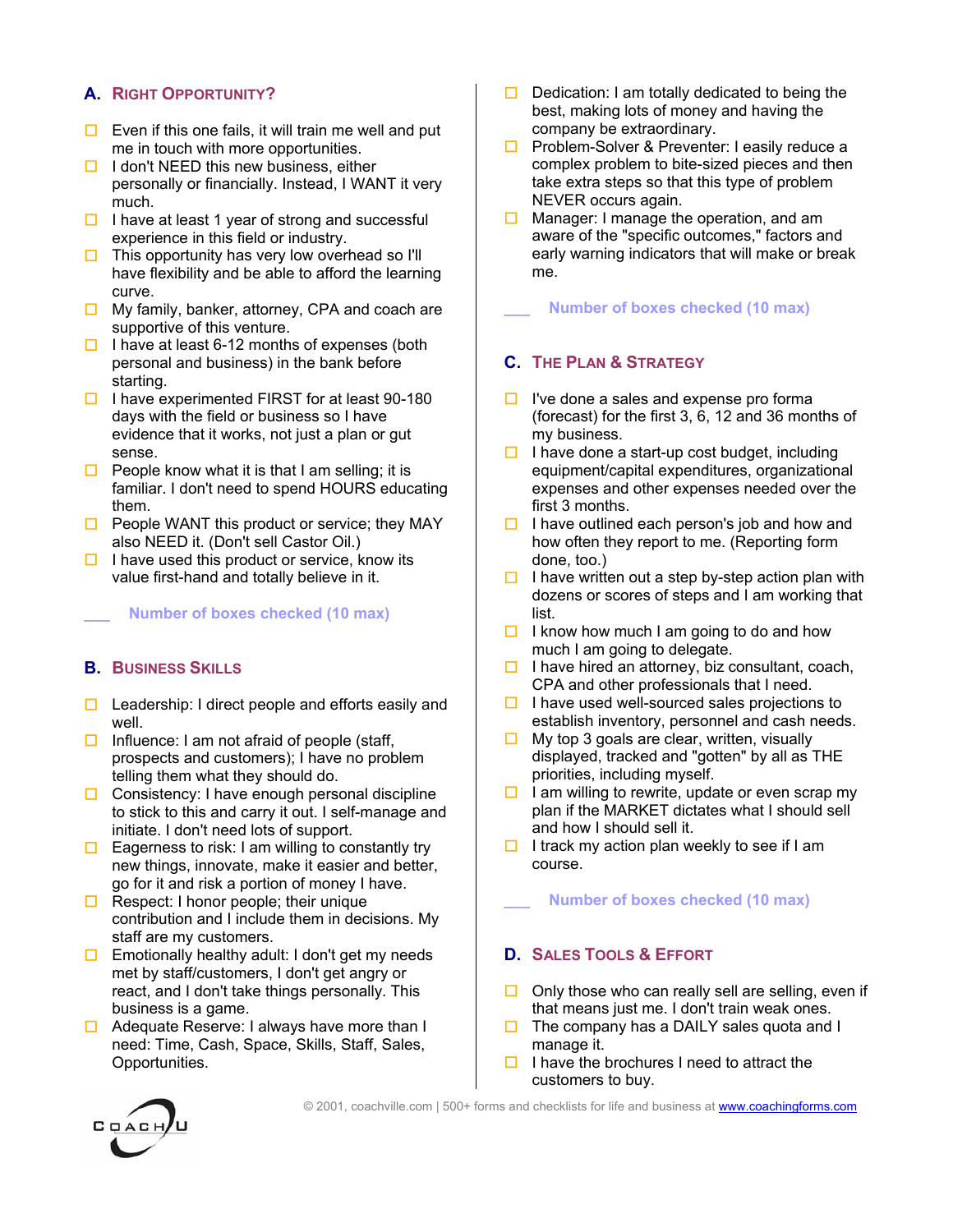- $\Box$  I have the sales script/selling points written out, memorized and I am very polished.
- $\Box$  I know how to close people and get paid.
- $\Box$  Every part of the company is designed to support the sales effort, from concept to quality control to delivery.
- $\Box$  I have set up a great system to prompt word of mouth and referrals. I don't just rely on marketing/ads.
- $\Box$  I have set up a system to fully "get" what the customer or prospect really NEEDS and WANTS and quickly make changes to sell them THAT. (Relationship-based selling.)
- $\Box$  On a percentage basis, my selling/marketing costs are very low, even if means lost sales.
- $\Box$  I have designed myself, my company and my product or service to be very, very attractive (vs. promotive or seductive) to my market.

**\_\_\_ Number of boxes checked (10 max)** 

## **E. POLICIES/PROCEDURES**

- $\Box$  I have a daily and weekly checklist of what must be done and by whom.
- $\Box$  I have a monthly and quarterly, similar, checklist.
- $\Box$  The accounting and bookkeeping is being done easily, accurately and timely. I get frequent reports.
- $\Box$  I have designed the company systems so that there is a minimum of paper and procedures.
- $\Box$  I delegate many decisions down line, even if it means that mistakes are made.
- $\Box$  Staff meetings are creative, reportive and training-based vs. chatty or confrontive.
- $\Box$  The company has a policies and procedures manual.
- $\Box$  My business is so well planned, controlled, insured that if my home or office were leveled this afternoon, I'd be back in business in the morning and/or have insurance money to help.
- $\Box$  I have selected the best legal form of business.

**\_\_\_ Number of boxes checked (10 max)** 

# **F. HIGH PROFITS NOW**

- $\Box$  I've set the company up to be more profit driven than growth driven.
- $\Box$  I am naturally cheap, although I'm willing to invest cash in my business to make even more money.



 $\Box$  My target market is well defined, can afford to buy and I can access it easily with the contacts and tools and I have.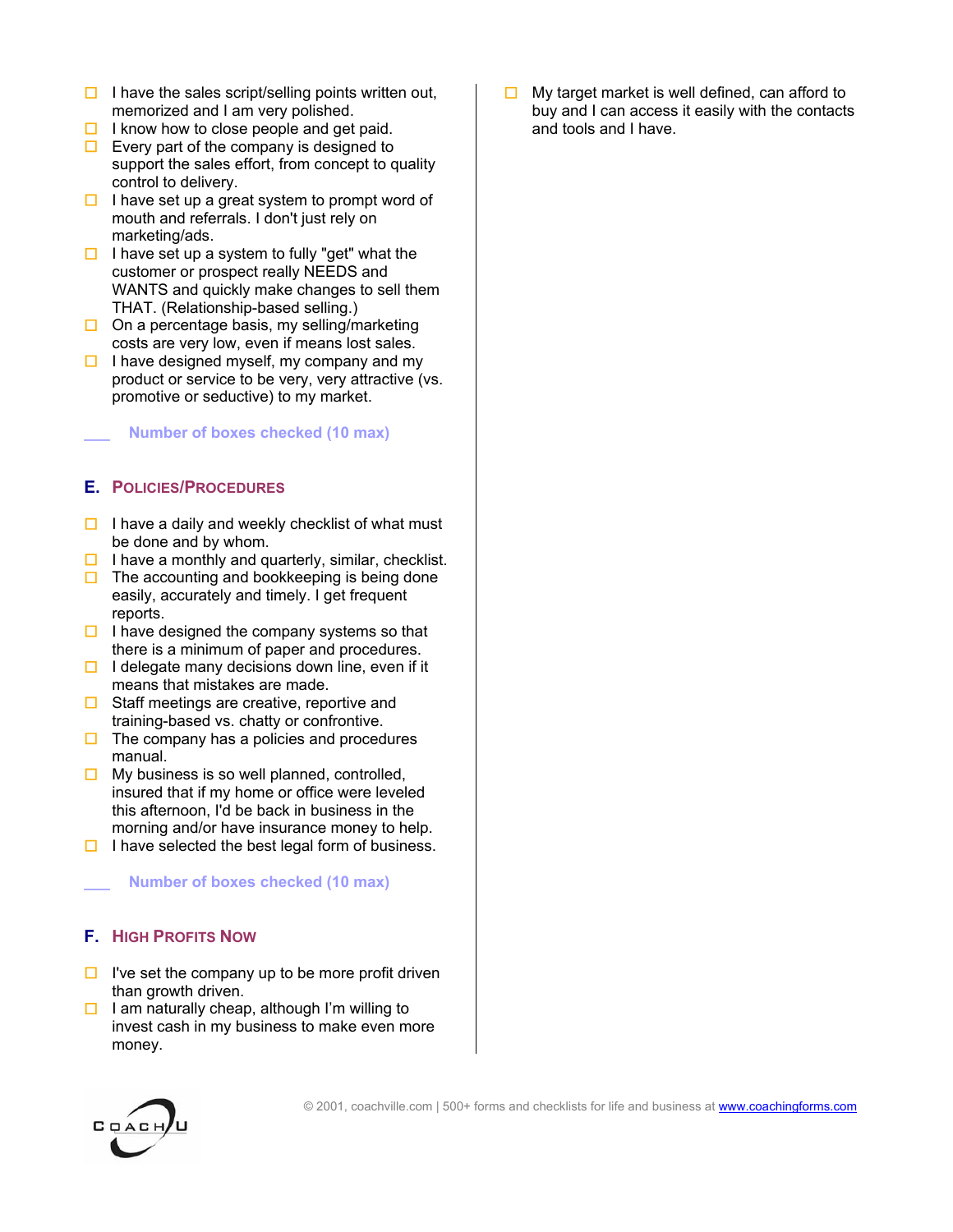- $\Box$  I pay cash even for capital expenditures.
- $\Box$  I let my clients tell me what they need/want to buy and I create/sell them THAT vs. trying to come with what I think they want or should need. I am an extraordinary listener of unspoken requests and needs my customers and prospects have.
- $\Box$  There is a strong, profitable future in my field or industry. I am not selling buggy whips or hulahoops.
- $\Box$  There is not much financial risk to me the way I have set up my business. I can afford the mistakes that WILL be made.
- $\Box$  I am not over-leveraged and am not pushing to maximize every single opportunity. I have patience for the market to decide and buy.
- $\Box$  I have future plans for additional products and revenue streams.
- п

## **\_\_\_ Number of boxes checked (10 max)**

## **G. LONG-TERM SUCCESS**

- $\Box$  My company's mission statement is authentic and reflects my feelings and thoughts perfectly; it doesn't just sound good.
- $\Box$  The staff knows and backs the mission statement.
- $\Box$  I have put together a savvy 5-member board of advisors with whom I meet monthly and respond to their counsel.
- $\Box$  I have implemented rigorous, but lucrative, incentive plans for all key employees.
- $\Box$  My customers can easily articulate the benefits of my services or products - and do so.
- $\Box$  I update my policies and procedures manual annually.
- $\Box$  I continually upgrade all aspects of my operational systems for the highest possible productivity.
- $\Box$  I know how, and am, building a strong, positive, reputation in my niche.
- $\Box$  I continually add value to my product or service.
- $\Box$  I don't just keep up with my competitors; I eclipse them by setting my targets higher, deeper and very uniquely mine.

#### **\_\_\_ Number of boxes checked (10 max)**

# **H. THE SPECIFIC OUTCOMES**

- $\Box$  I know what my gross profit margins are.
- $\Box$  I know what my net profit needs to be.
- $\Box$  I know what my re-order points are.
- $\Box$  I know my cash flow needs.
- $\Box$  I know my daily/weekly sales goals and results.
- $\Box$  I know how quickly I collect my receivables.
- $\Box$  I know my referral rate as a percentage of sales.
- $\Box$  I know my sales costs percentage.
- $\Box$  I know my current and aged receivables.
- $\Box$  I know my

**\_\_\_ Number of boxes checked (10 max)** 

## **I. PERSONAL LIFE**

- $\Box$  I have a right-hand person/executive assistant who handles every detail so that I have space.
- $\Box$  I am adrenaline and addiction free.
- $\Box$  I have a strong Personal Foundation.
- $\Box$  My family loves and enjoys my company.
- $\Box$  I am model for other Entrepreneurs/CEOs.
- $\Box$  I take excellent care of my health.
- $\Box$  I don't "do" stress. Nothing is worth that.
- $\Box$  I have plenty of personal funds.
- $\Box$  I am proud of myself as I am. I don't have anything to prove and I don't push myself hard. I know it is out of integrity to do so.
- $\Box$  I have something "better to do" after work each day than work.

**\_\_\_ Number of boxes checked (10 max)** 

# **J. KEY DISTINCTIONS**

- $\square$  Responsible vs. in a position to react  $\square$  Profitability vs. growth/revenue
- Profitability vs. growth/revenue
- $\Box$  Minimum vs. maximum work
- $\Box$  Leadership vs. management
- $\Box$  Priorities vs. agendas of others
- $\Box$  Frugal vs. penny pincher
- $\Box$  Risk/experimentation vs. "going for broke"
- $\Box$  It's a game vs. a passion/cause/need
- $\Box$  Support vs. control
- □ Self vs. ego

**\_\_\_ Number of boxes checked (10 max)**